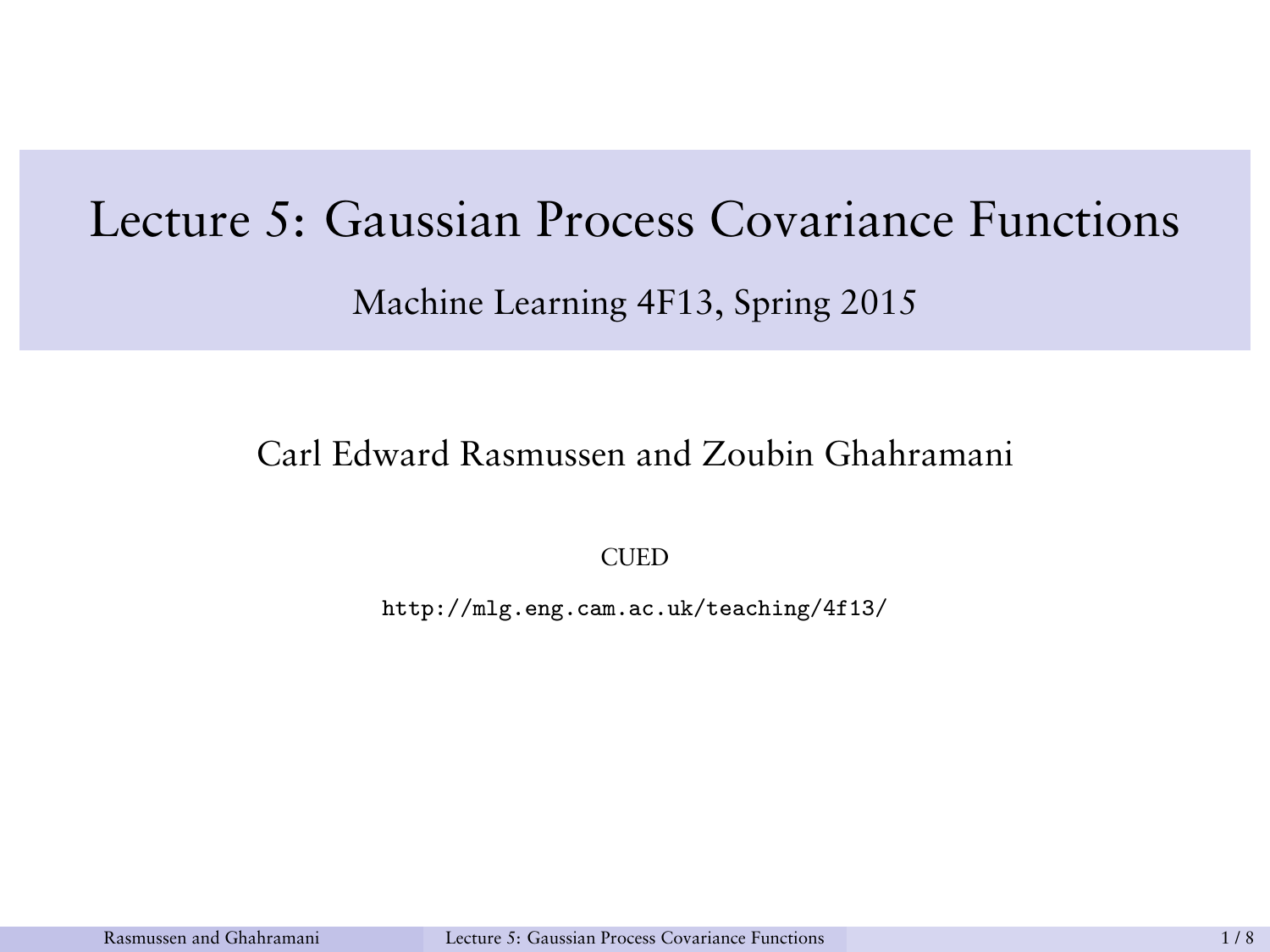# Model Selection in Practice; Hyperparameters

There are two types of task: *form* and *parameters* of the covariance function.

Typically, our prior is too weak to quantify aspects of the covariance function. We use a hierarchical model using hyperparameters. Eg, in ARD:

k(**x**, **x** 0 ) = v 2 0 exp − X D d=1 (x<sup>d</sup> − x 0 d ) 2 2v 2 d , hyperparameters θ = (v0, v1, . . . , vd, σ 2 <sup>n</sup>). −2 0 2 −2 0 2 0 1 2 x1 v1=v2=1 x2 −2 0 2 −2 0 2 −2 0 2 x1 v1=v2=0.32 x2 −2 0 2 −2 0 2 −2 0 2 x1 v1=0.32 and v2=1 x2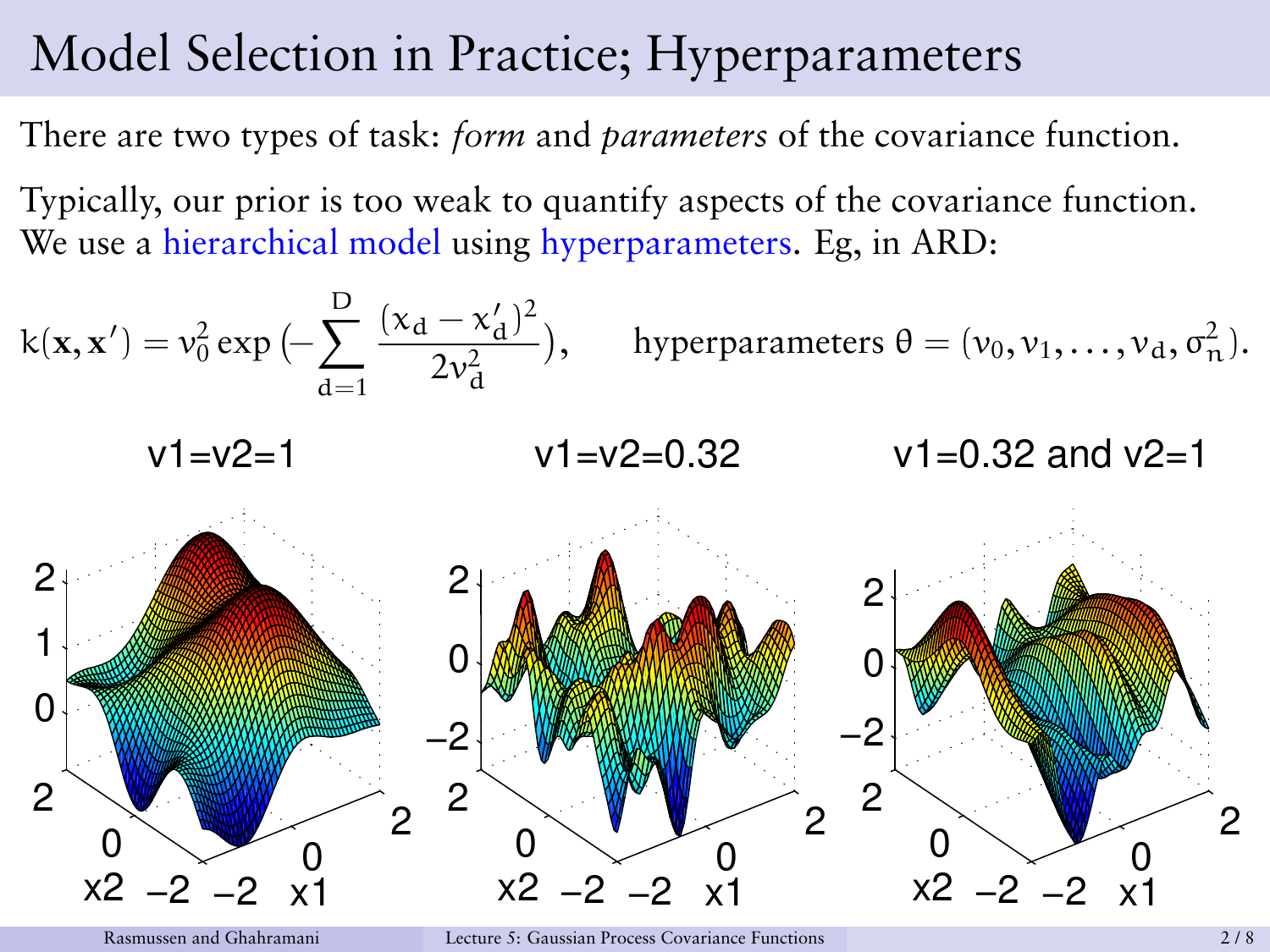### Rational quadratic covariance function

The *rational quadratic* (RQ) covariance function:

$$
k_{RQ}(r)\ =\ \left(1+\frac{r^2}{2\alpha\ell^2}\right)^{-\alpha}
$$

with  $\alpha$ ,  $\ell > 0$  can be seen as a *scale mixture* (an infinite sum) of squared exponential (SE) covariance functions with different characteristic length-scales.

Using 
$$
\tau = \ell^{-2}
$$
 and  $p(\tau|\alpha, \beta) \propto \tau^{\alpha - 1} \exp(-\alpha \tau/\beta)$ :

$$
\begin{array}{ll} k_{RQ}(r) & = \displaystyle \int p(\tau|\alpha,\beta)k_{SE}(r|\tau)d\tau \\ & \propto \displaystyle \int \tau^{\alpha-1}\exp\left(-\frac{\alpha\tau}{\beta}\right)\exp\left(-\frac{\tau r^2}{2}\right)d\tau \,\propto \,\,\left(1+\frac{r^2}{2\alpha\ell^2}\right)^{-\alpha}, \end{array}
$$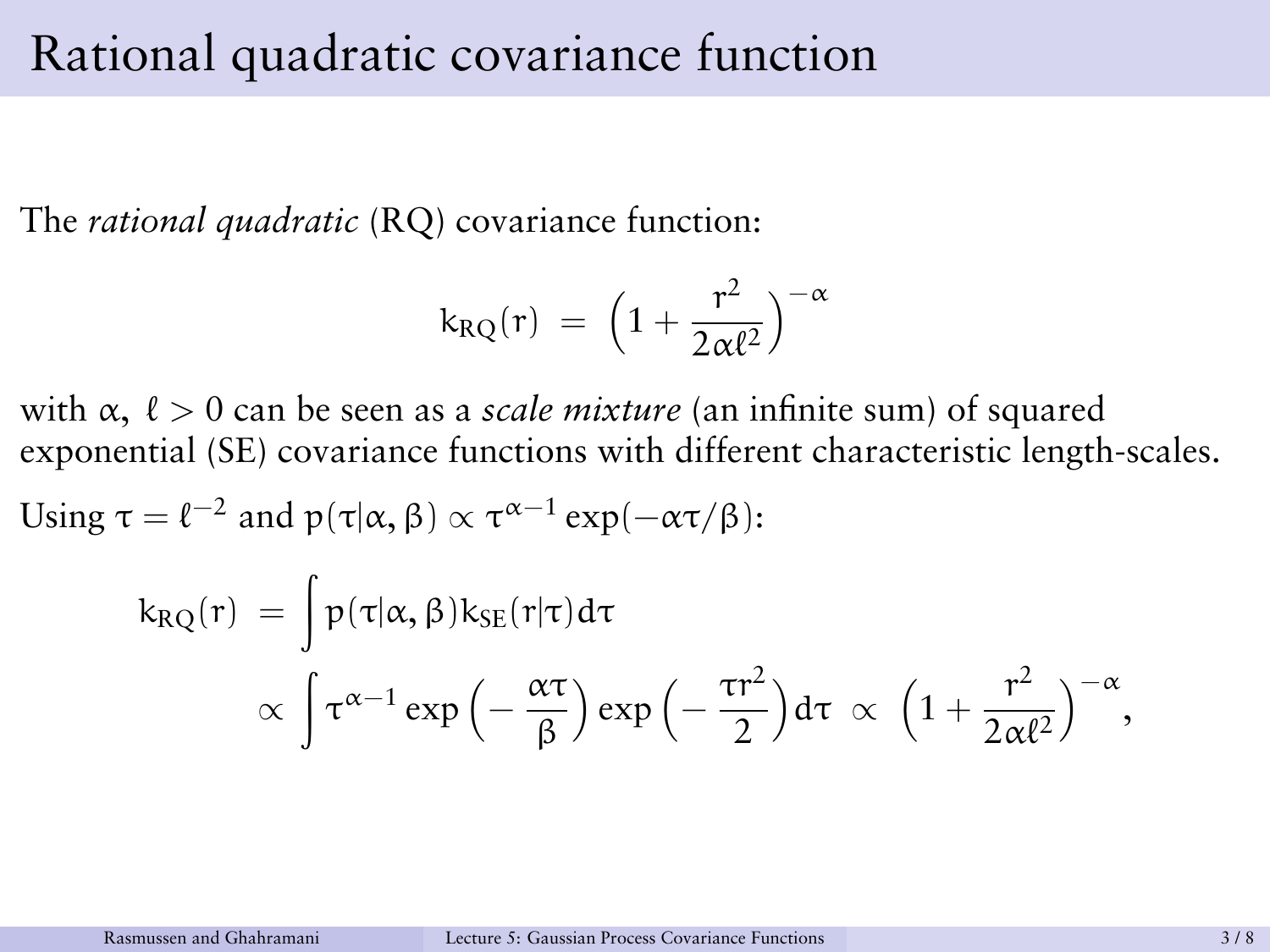# Rational quadratic covariance function II



The limit  $\alpha \to \infty$  of the RQ covariance function is the SE.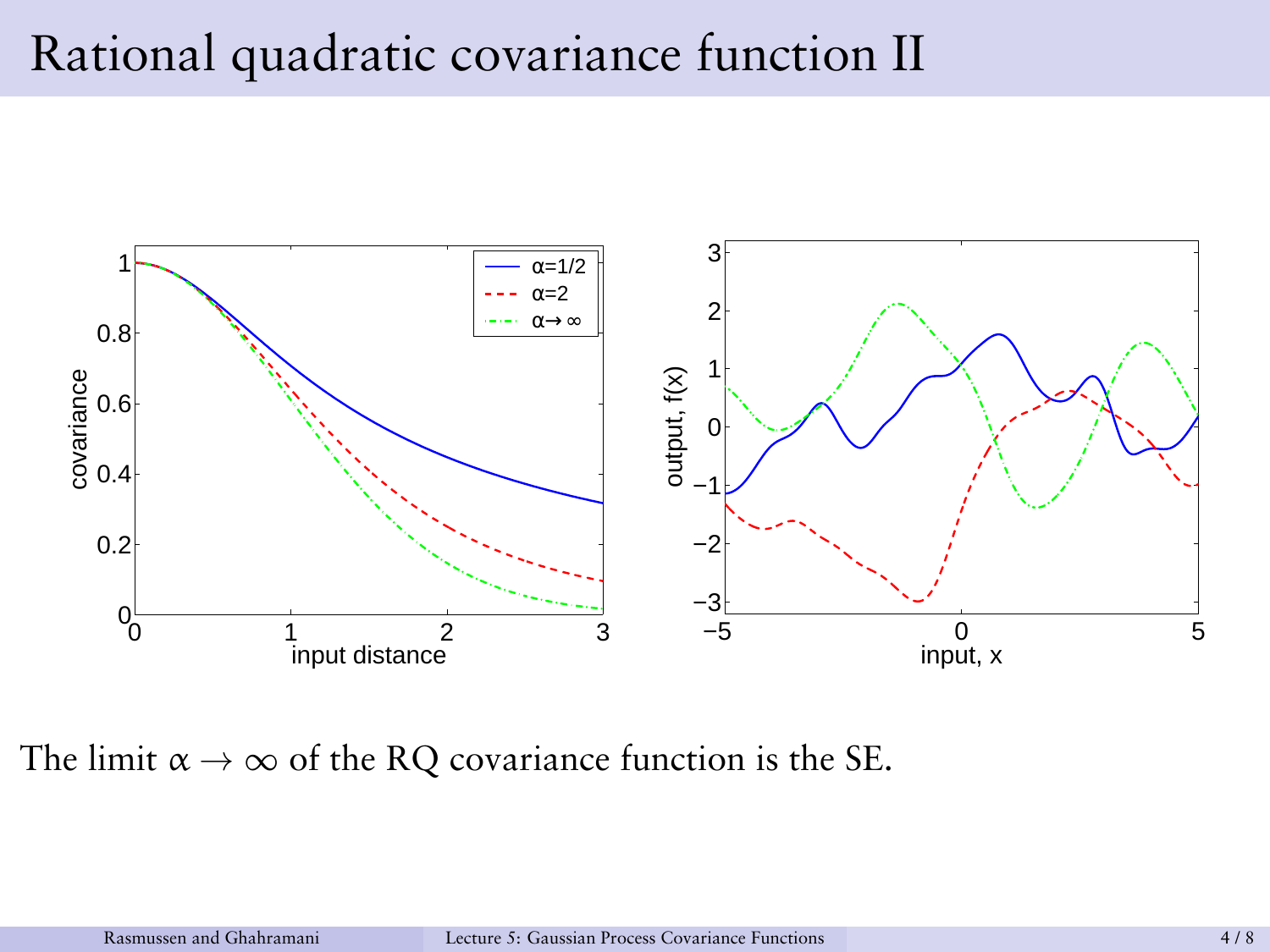# Matérn covariance functions

Stationary covariance functions can be based on the Matérn form:

$$
k(\mathbf{x}, \mathbf{x}') = \frac{1}{\Gamma(\nu)2^{\nu-1}} \Big[ \frac{\sqrt{2\nu}}{\ell} |\mathbf{x} - \mathbf{x}'| \Big]^{\nu} K_{\nu} \Big( \frac{\sqrt{2\nu}}{\ell} |\mathbf{x} - \mathbf{x}'| \Big),
$$

where  $K_v$  is the modified Bessel function of second kind of order  $v$ , and  $\ell$  is the characteristic length scale.

Sample functions from Matérn forms are  $|v - 1|$  times differentiable. Thus, the hyperparameter ν can control the degree of smoothness

Special cases:

•  $k_{v=1/2}(r) = \exp(-\frac{r}{\ell})$ : Laplacian covariance function, Browninan motion (Ornstein-Uhlenbeck)

• 
$$
k_{v=3/2}(r) = (1 + \frac{\sqrt{3}r}{\ell}) \exp(-\frac{\sqrt{3}r}{\ell})
$$
 (once differentiable)

- $k_{v=5/2}(r) = \left(1 + \frac{\sqrt{5}r}{\ell} + \frac{5r^2}{3\ell^2}\right)$  $\frac{(5r^2)}{3\ell^2}$ ) exp  $\left(-\frac{\sqrt{5}r}{\ell}\right)$  (twice differentiable)
- $k_{\nu \to \infty} = \exp(-\frac{r^2}{2\ell})$  $\frac{r^2}{2\ell^2}$ ): smooth (infinitely differentiable)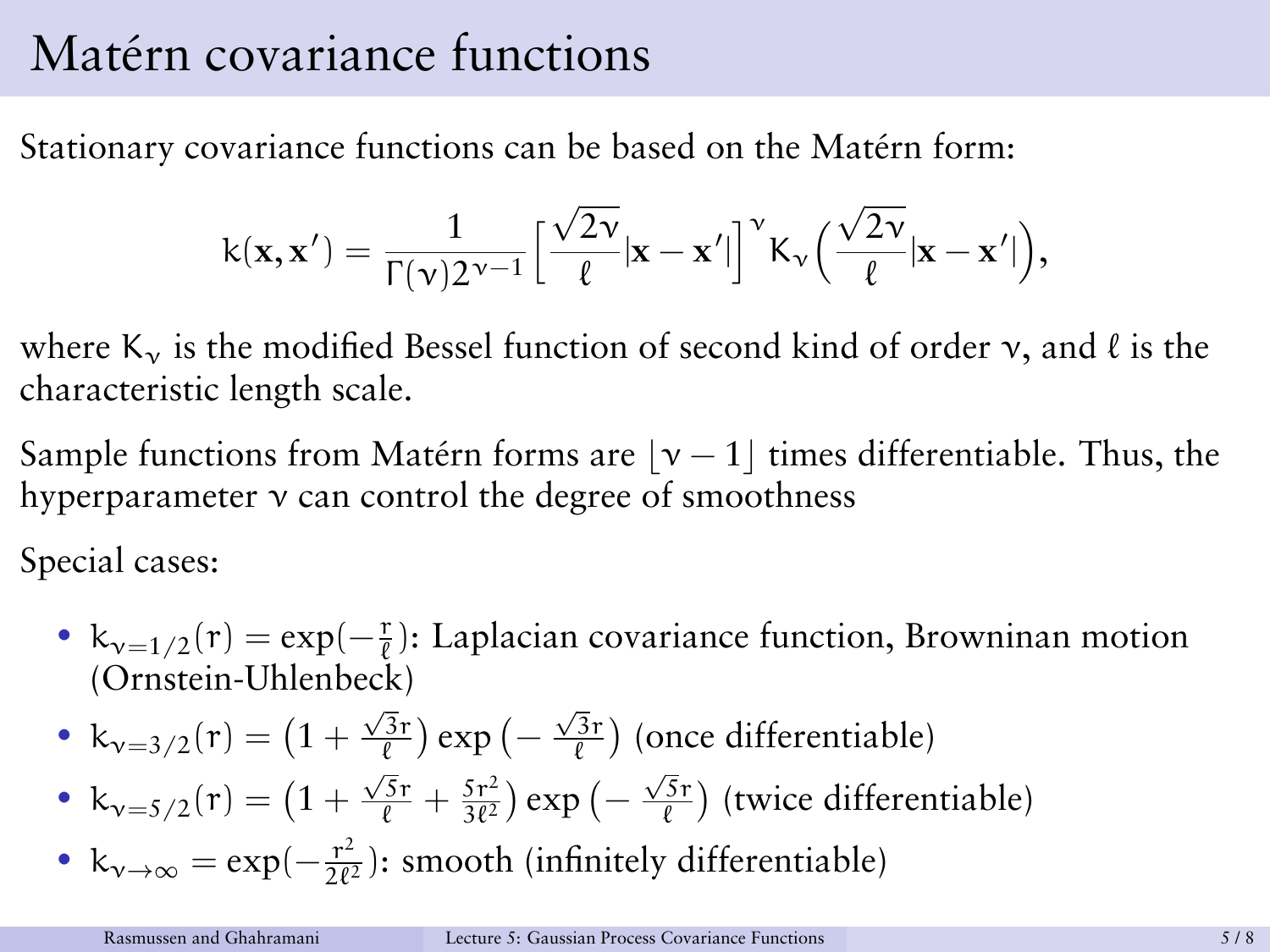# Matérn covariance functions II

Univariate Matérn covariance function with unit characteristic length scale and unit variance:

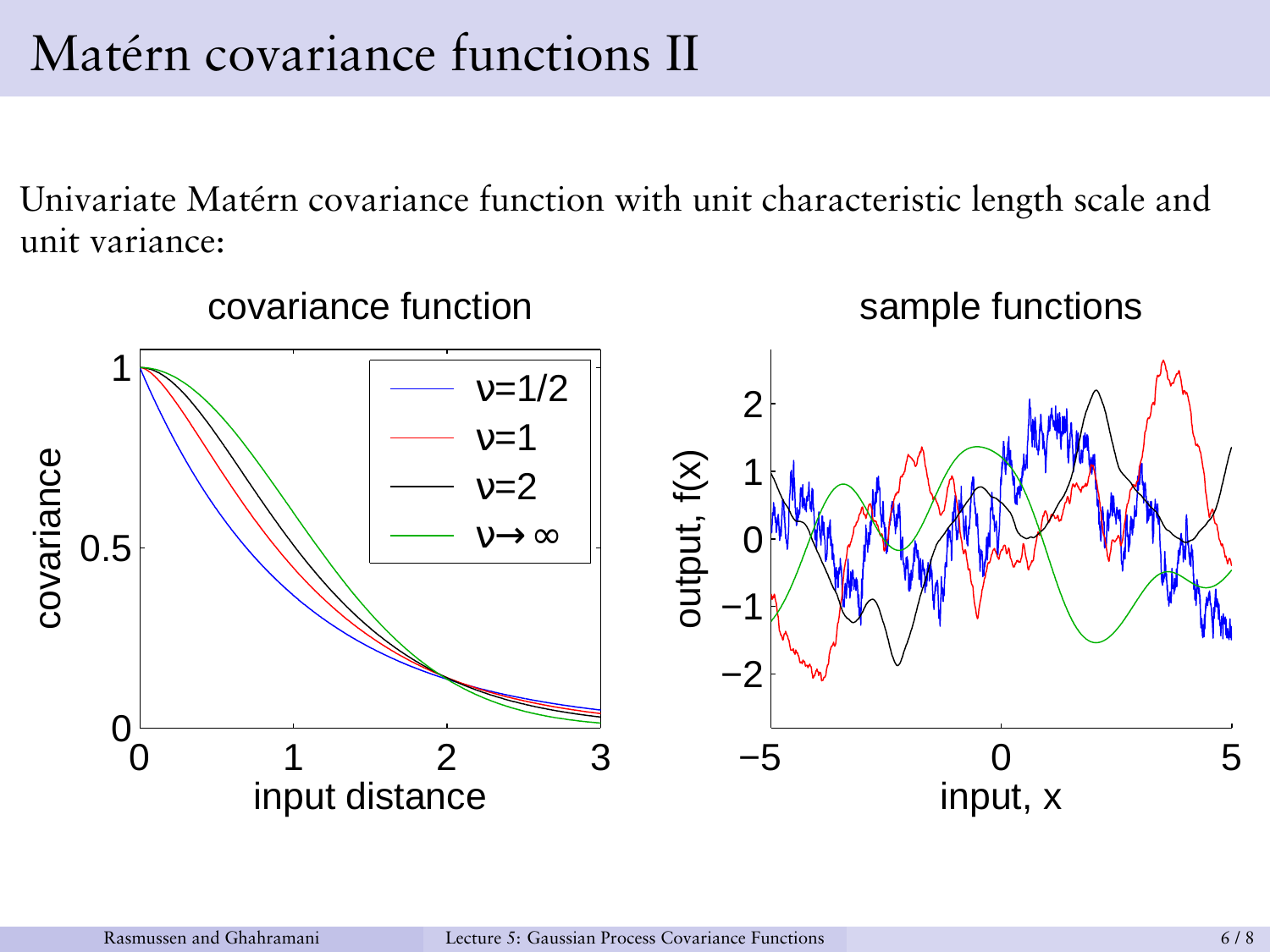# Periodic, smooth functions

To create a distribution over periodic functions of  $x$ , we can first map the inputs to  $u = (\sin(x), \cos(x))^{\top}$ , and then measure distances in the u space. Combined with the SE covariance function, which characteristic length scale  $\ell$ , we get:

$$
k_{periodic}(x, x') = exp(-2 sin^{2}(\pi(x - x'))/\ell^{2})
$$

$$
k_{periodic}(x,x')~=~\text{exp}(-2\sin^2(\pi(x-x'))/\ell^2)
$$

Three functions drawn at random; left  $\ell > 1$ , and right  $\ell < 1$ .